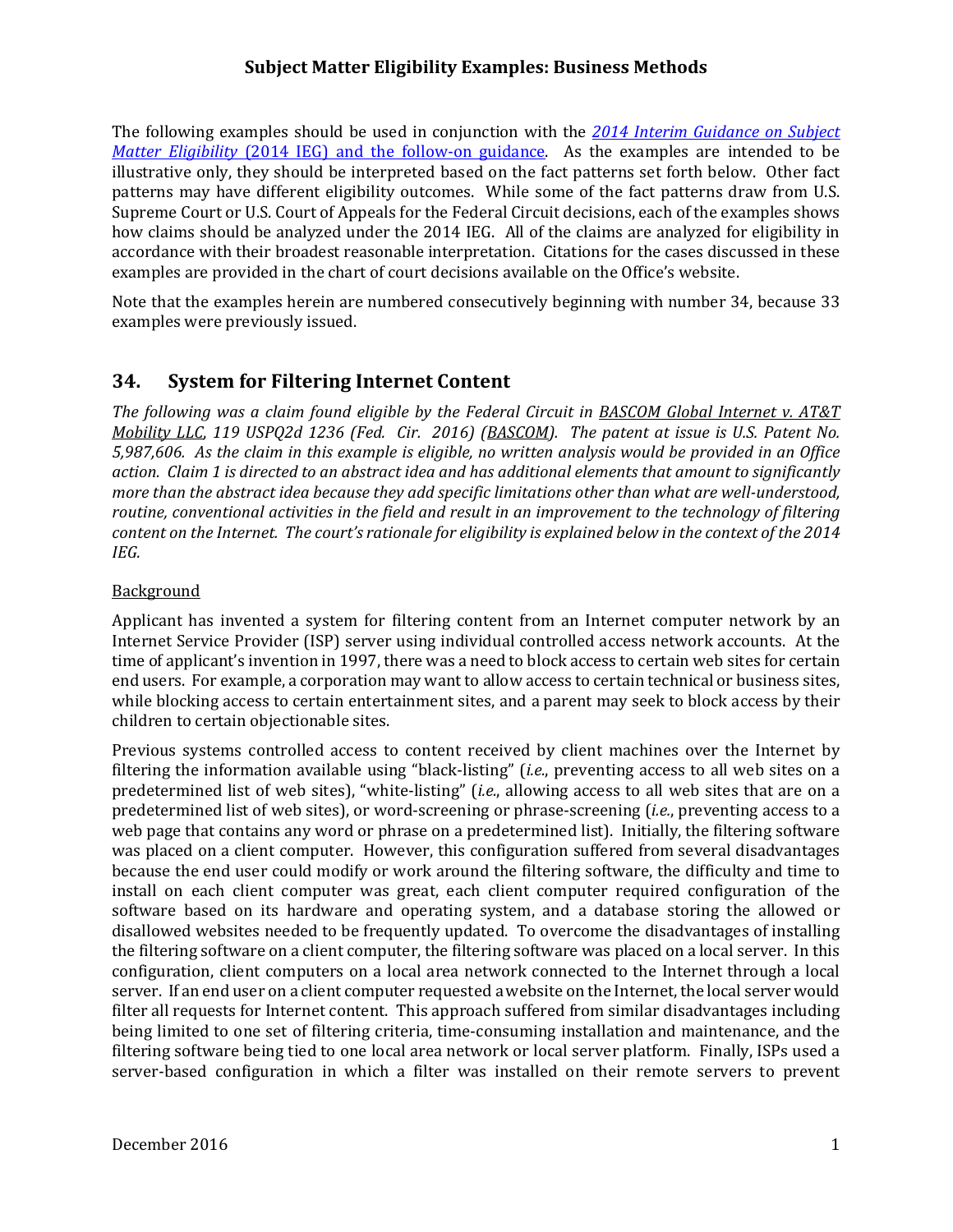subscribers from accessing certain websites. However, this configuration only allowed for a single set of filtering criteria for all of the subscriber's end users.

providing a system for filtering Internet content by subscribers on an individually customizable basis. An ISP server stores a filtering scheme in memory and a database of a plurality of sets of filtering elements associated with individual end users. The filtering scheme is executable code, including of filtering elements (e.g., a master list of words or phrases that are not allowed) and one or more In the instant application, applicant's system improves upon the prior art filtering systems by object code, interpreted code (e.g., Java<sup>™</sup> or Javascript<sup>™</sup>), other high-level code, or a combination thereof. The ISP server associates an end user account with a set of filtering elements from a plurality filtering schemes  $(e.g., a word-screening type or phrase-screening type filtering scheme)$ .

In applicant's system, the ISP server receives a log-in request from an end user. After verifying the associated with the end user based on the end user account. The ISP server then receives a request to access a website from the end user and identifies the particular website requested. The ISP server filtering elements that are associated with the end user account. The ISP server then determines whether the filtering scheme authorizes the request. If the request is authorized, it is processed and forwarded to the Internet. If it is not authorized, the ISP server provides a rejection notice to the end identity of the end user, the ISP server determines the filtering scheme and filtering elements implements the filtering scheme associated with the end user account utilizing the customized user. 

In one embodiment, a request to access the Internet from an end user is partially processed while the in end users associated with the filtering scheme. The request for Internet access is forwarded to determine which packets will be forwarded to the end users stored in the table. If a data packet is being sent to a user stored in the table, the ISP server screens the packet based on the filtering scheme and filtering elements associated with that end user's account. If the data packet(s) match the filtering elements of the filtering scheme, such as by containing specific words or phrases, the ISP server monitors the content for certain words or phrases using the filtering scheme  $(e.g., a word$ screening or phrase-screening scheme). In this embodiment, the ISP server stores a table of loggeddirectly to the Internet. The ISP server then monitors all data packets transmitted to the ISP server transmission of the data packet(s) to the user is terminated.

#### Representative Claim

individual controlled access network accounts, said filtering system comprising: 1. A content filtering system for filtering content retrieved from an Internet computer network by

a local client computer generating network access requests for said individual controlled access network accounts:

at least one filtering scheme;

a plurality of sets of logical filtering elements; and

a remote ISP server coupled to said client computer and said Internet computer network, said ISP server associating each said network account to at least one filtering scheme and at least one set of filtering elements, said ISP server further receiving said network access requests from said client computer and executing said associated filtering scheme utilizing said associated set of logical filtering elements.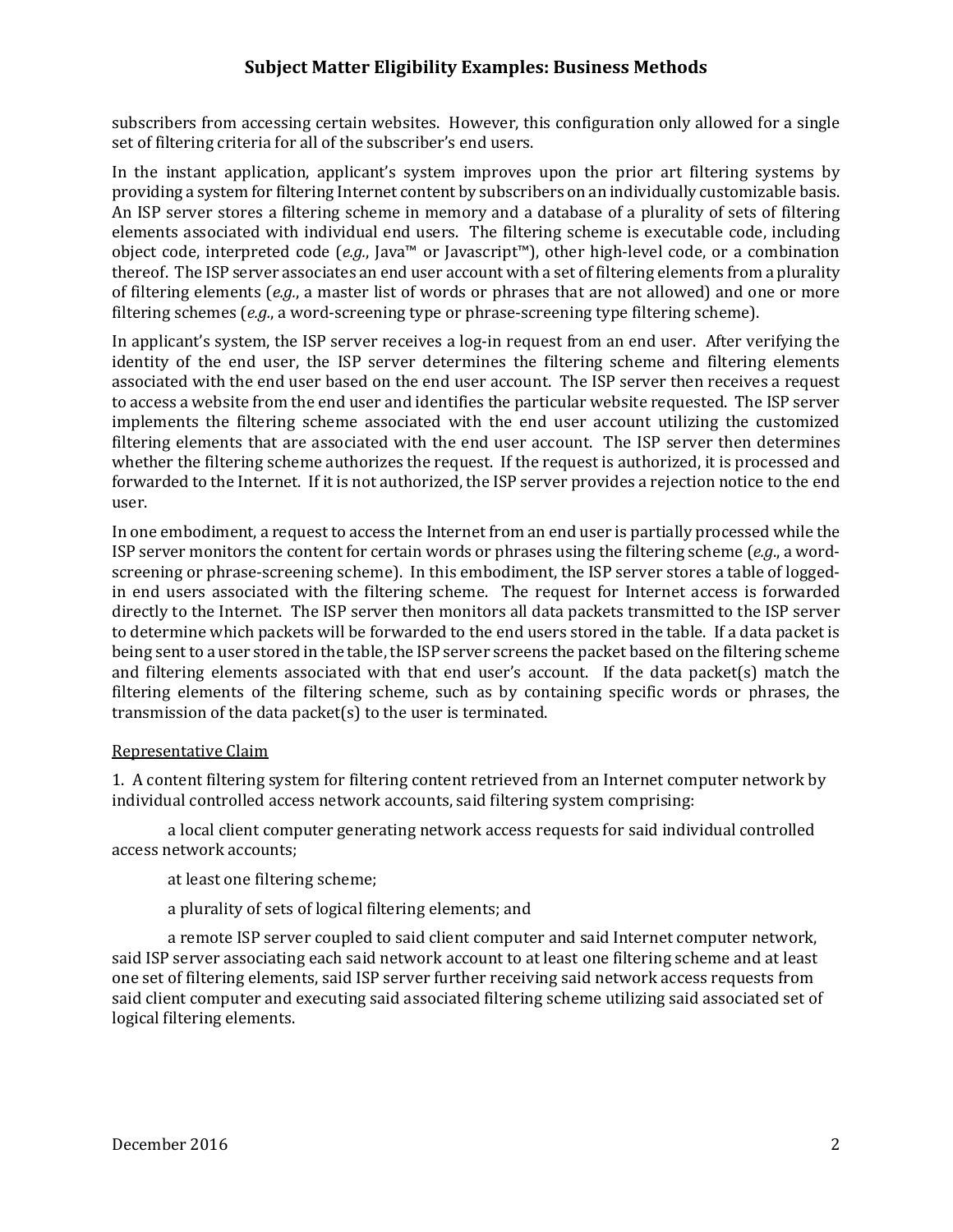### Analysis

### Claim 1: Eligible

The claim recites a local client computer and a remote ISP server that implements at least one  or set of devices and, therefore, is a machine, which is a statutory category of invention (*Step 1: YES*). filtering scheme and a plurality of sets of logical filtering elements. The system comprises a device

access requests, and executes the associated filtering scheme utilizing the associated set of filtering elements. Thus, the focus of the claim and its character as a whole is on the idea of filtering content, The claim is then analyzed to determine if the claim is directed to a judicial exception. The claim recites a system for filtering content retrieved from an Internet computer network, which generates access requests for individual accounts, associates each account with at least one filtering scheme and at least one set of filtering elements from a plurality of sets of filtering elements, receives the which is implemented by a system that uses computer and networking components.

Filtering content is according to the court a "method of organizing human behavior" that is similar to  transactions to determine whether they exceed a pre‐set spending limit in *Intellectual Ventures I v. Capital One Bank;* 1) collecting data, 2) recognizing certain data within the collected data set, and 3) storing that recognized data in a memory in *Content Extraction;* and organizing information through  to an abstract idea (*Step 2A: Yes*). other concepts that have been identified as abstract by the courts, such as tracking financial mathematical correlations in *Digitech*. Therefore, it is reasonable to conclude based on the similarity of the idea described in this claim to several abstract ideas found by the courts that claim 1 is directed

improvement in computer-related technology (e.g., computer functionality). Thus, because it is not This conclusion is not altered by *Enfish*, where the Federal Circuit stated that certain claims directed to improvements in computer-related technology, including claims directed to software, are not necessarily abstract (*Step 2A*). Unlike the claims in *Enfish*, claim 1 is not clearly directed to an readily apparent that claim 1 is directed to a non-abstract idea under *Step* 2A, it is necessary to analyze the additional elements in claim 1 under *Step* 2B.

It is noted, however, that the Federal Circuit in BASCOM described claim 1 as presenting a "close call" as to what it is directed to. Thus, if an examiner skilled in this art recognizes that the claim is directed to an Internet-centric problem, for example, or clearly to an improvement in the computer technology of filtering, it would be appropriate to find that the claim, while "involving" an abstract idea is not "directed" to that idea standing alone, thus ending the analysis with a finding of eligibility at Step 2A.

Under *Step* 2B, the claim as a whole is analyzed to determine whether any element, or combination of elements, is sufficient to ensure the claim amounts to significantly more than the abstract idea. scheme and at least one set of filtering elements from a plurality of sets of filtering elements, receives filtering elements. The local computer, ISP server, Internet computer network, and controlled access network account are generic computer and networking components performing generic computer and networking functions at a high level of generality. As the Federal Circuit determined, these The claim recites the additional limitations of 1) controlled access network accounts, 2) a local client computer to generate network access requests for the controlled access network accounts, 3) an Internet computer network, and 4) a remote ISP server coupled to the client computer and the Internet computer network. The remote ISP server associates each account with at least one filtering the access requests, and executes the associated filtering scheme utilizing the associated set of limitations do not amount to significantly more when "taken individually, [because they] recite generic computer, network and Internet components, none of which is inventive by itself."

However, the analysis under *Step* 2B (also called the "inventive concept inquiry") requires more than determining that each additional claim element – the controlled access network accounts, a local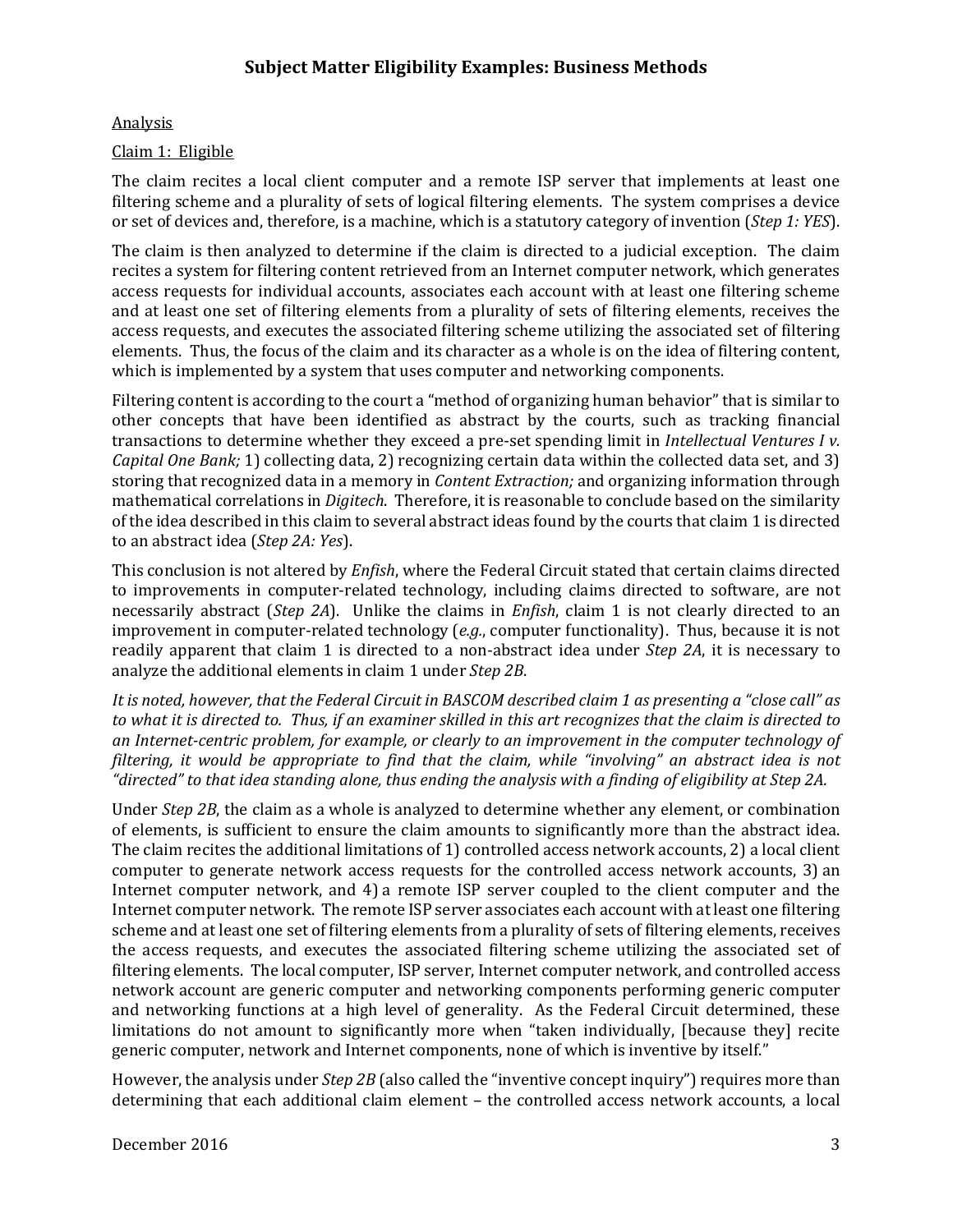client computer, an Internet computer network, and a remote ISP server - is well known by itself. Here, an inventive concept can be found in the unconventional and non-generic *combination* of tool at the ISP is able to "identify individual accounts that communicate with the ISP server, and to determined that the claimed arrangement of elements in the system results in an improvement in the known elements, and more specifically "the installation of a filtering tool at a specific location, remote from the end-users, with customizable filtering features specific to each end user" where the filtering associate a request for Internet content with a specific individual account." The Federal Circuit also technology of filtering content on the Internet, because it offers "both the benefits of a filter on the local computer, and the benefits of a filter on the ISP server."

Further, these limitations confine the abstract idea to a particular, practical application of the abstract idea and, as explained in the specification, this combination of limitations is not wellsystems were able to be modified by end users when the systems were located on local client computers rather than on the ISP server and were dependent on hardware and software on the local computer, or limited to a configuration based on the particular local client computer, local server, or ISP server. In addition, these limitations do not simply recite an instruction to apply the abstract idea of filtering content on the Internet or to perform the abstract idea on a generic set of computers. overcomes the disadvantages of prior art filtering systems. Thus, when viewed as an ordered combination, the claim limitations amount to significantly more than the abstract idea of content filtering (*Step 2B: Yes*). The claim is patent eligible. understood, routine or conventional activity. Unlike the claimed system, previous content filtering Instead, the claim recites a "technology-based solution" of filtering content on the Internet that

In practice, if an examiner believes the record would benefit from clarification, remarks could be of filtering content. However, the claim is eligible because analyzing the claim limitations as an added to the Office action or reasons for allowance indicating that the claim recites the abstract idea ordered combination demonstrates that the claim is a particular application of and an improvement to the technology of filtering content on the Internet, rather than well-understood, routine, conventional activity or a simple instruction to apply the abstract idea of filtering content on the Internet or to perform the abstract idea on a generic set of computers.

## Additional explanation of prior decisions from **BASCOM**

The following discussion of case law is informative regarding the reasoning that led the court in *BASCOM* to hold claim 1 patent-eligible. It may be useful to examiners to recognize the similarities and differences as identified by the Federal Circuit between claim 1 and the claims at issue in *DDR*,  *OIP, Intellectual Ventures I*, *Content Extraction*, *Ultramercial*, and *Accenture*. A discussion of the case law to this extent is not required during examination.

"sending the viewer to a hybrid webpage that combined visual elements of the first website with the desired content from the second website that the viewer wished to access." The claimed invention in *DDR* was not a "business method *per se*." Similarly, even though claim 1 in *BASCOM* was "engineered in the context of filtering content," claim 1 is not simply directed to the abstract idea of filtering content applied to the Internet, *i.e.*, abstract idea + "apply it". Instead, claim 1 recites a "technology-based solution" of filtering content on the Internet that overcomes the problems in the prior art with other Internet content filtering systems rather than "an abstract-idea-based solution" In *DDR*, the claimed invention solved the problem of retaining potential customers on a website by *(i.e.,* a solution "implemented with generic technical components in a conventional way").

In contrast, in *OIP*, the claims were directed to the performance of the abstract idea of price words, the claimed invention was "simply the generic automation of traditional price-optimization optimization on generic computer components using conventional computer functions. In other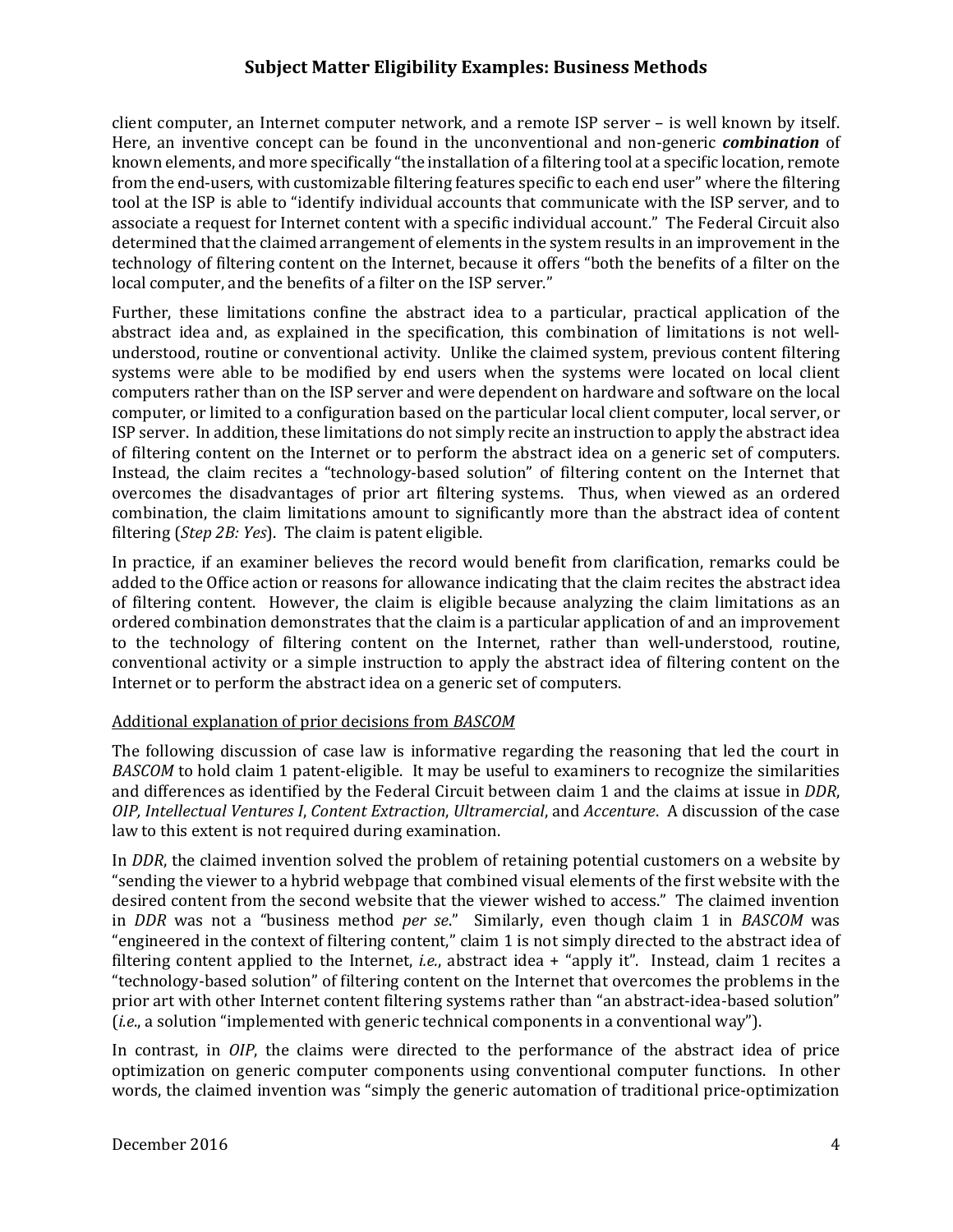techniques" and was not a "technology-based solution" of the abstract idea. Claim 1 of *BASCOM* presents a "technology-based solution" of filtering content on the Internet that overcomes the problems in the prior art with other Internet content filtering systems as discussed above.

 Finally, the claims in *Intellectual Ventures I*, *Content Extraction*, *Ultramercial*, and *Accenture* are In *Intellectual Ventures I*, the claims were directed to the abstract idea of tracking financial generic computer and the Internet. In *Content Extraction*, the claims were directed to the abstract recognized data in a memory performed on generic scanning devices and computers. In *Ultramercial*, Internet. And finally, the claims in *Accenture* were directed to the abstract idea of generating rule-  conventional activities. Unlike the claims in *Intellectual Ventures I*, *Content Extraction*, *Ultramercial*, and *Accenture*, claim 1 of *BASCOM* is not simply directed to the abstract idea of filtering content on 1 "carve[s] out a specific location for the filtering system (a remote ISP server) and require the filtering system to give users the ability to customize filtering for their individual network accounts." directed to an abstract idea performed on generic computer components, "without providing a specific technical solution beyond simply using generic computer concepts in a conventional way." transactions to determine whether they exceed a pre-set spending limit simply implemented on a idea of collecting data, recognizing certain data within the collected data set, and storing that the claims were directed to the abstract idea of using advertising as an exchange or currency on the based tasks for processing an insurance claim using generic computer components performing the Internet or on generic computer components performing conventional activities. Instead, claim

# **35. Verifying A Bank Customer's Identity To Permit An ATM Transaction**

The following fact pattern and claims are hypothetical. Assume that the claims are presented in a recently filed application that is under examination and thus each claim is given its broadest reasonable interpretation in view of the specification as it would be understood by one of ordinary skill in the art. In this example, the terms in the claim are given their plain meaning in the art because no special definitions have been set forth in the specification. An abbreviated version of the hypothetical specification is provided below. Claim 1 is ineligible, because it is directed to an abstract idea and does not recite additional elements that amount to significantly more. Claims 2 and 3 are directed to the same abstract idea, but are eligible because they have additional elements that amount to significantly more than the abstract idea (i.e., provide an inventive concept) because they implement the abstract  *idea with specific meaningful limitations.*

## **Background**

Financial institutions routinely provide automated teller machines (ATMs) for customers to conduct banking transactions at convenient locations other than brick-and-mortar banks, and without the need to interact with a bank teller. Typical ATMs include a customer interface with a keypad, function key, display, outlet slot for statements or other information, cash dispenser slot, deposit inlet, and the customer, financial accounts, or other data, and are commonly embodied as a bank card with a devices, such as a biometric reader to receive customer identifying inputs such as fingerprints, iris scans, and face topography data, a camera, or speech recognition device, used to identify a user can be provided as well. The customer interface is coupled to a controller with a processor and memory and a network communicator to enable communication between the controller and a financial institution to exchange information about the transactions. To conduct a transaction, a customer typically inserts a bank card into the appropriate slot in the ATM and inputs a personal identification often a speaker to provide customer voice guidance and a camera to monitor transactions. A reader is provided for customers to present data bearing records, which can include data corresponding to magnetic strip or a contactless card with a radio frequency identification (RFID) tag. Other input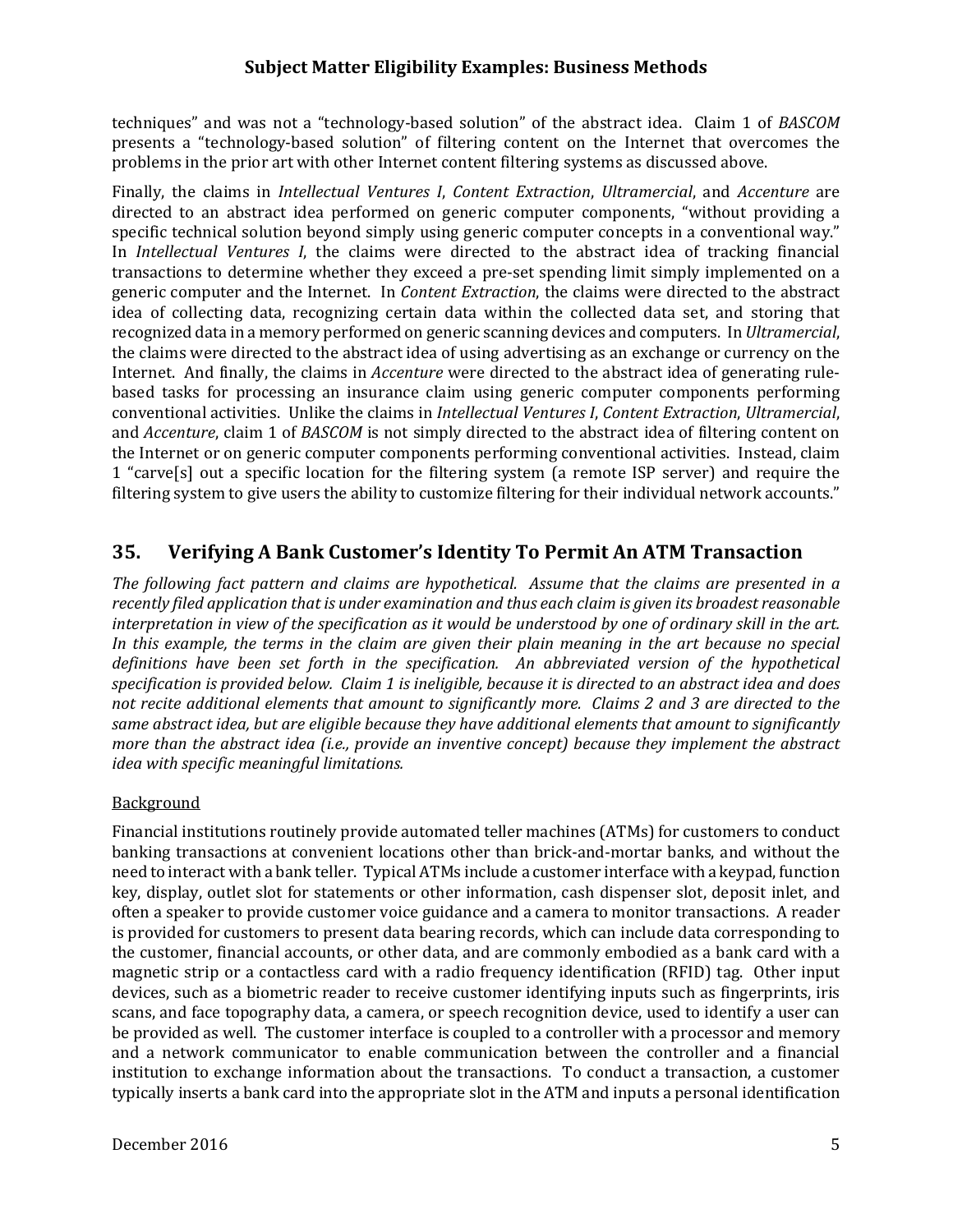the bank card. The account data is read from the card using the reader in the ATM and the PIN associated with the card. The network communicator transmits the read data and PIN to a remote number (PIN) that verifies that the user is an authorized user for the bank account associated with computer at the financial institution, which then transmits instructions back to the ATM regarding authorization to carry out the requested transaction.

Due to its speed and convenience, the use of ATMs to conduct banking business has become fraudulently obtains a user's PIN, that person can gain access to funds in the account. Another legitimate reader is affixed to an ATM to obtain an authorized user's account information and PIN. In skimming operations, an authorized user unwittingly presents their bank card to the skimming device on the ATM and enters their PIN, which is then captured and stored for subsequent fraudulent ubiquitous, but so have problems with theft and fraud. For example, if another person illegally or problem associated with ATMs is "skimming" where a false card reader that appears to be a activity. 

There have been various solutions attempting to reduce the instance of fraud associated with ATMs and to improve security when verifying an authorized user. For example, some bank cards are provided with chips that interact with a special reader to generate a unique transaction number each time a transaction is conducted to reduce the chance that a user's account information and PIN can be stolen for later use (so-called "chip and pin" cards). Bank cards have also been outfitted with RFID tags or "smart labels" (non-contact transponders) that allow account information to be transmitted to an ATM without inserting the card into the machine, and thus exposing it to theft or skimming. preferences, and unique customer identification data. To conduct a transaction using such a contactless card, the customer brings the card into range of an ATM reader, which uses radio frequencies to interrogate the smart label to receive information about the customer. The interrogation can be encrypted to provide additional security. The customer can then start a transaction, e.g., by pressing an enter key on the ATM. While such cards can prevent fraud based on skimming, these non-contact cards have given rise to other security issues, such as allowing a The smart label can contain various types of customer information, including profile data, malicious person to obtain card information by use of an unauthorized RFID reader.

Applicant has invented a method of ensuring secure transmission of data from a card using a smart label and encryption techniques. The invention leverages the wide-spread use of mobile personal application to the customer to install on their mobile communication device. The software communication devices (smart phones) to facilitate the secure transmission. When a customer is issued a bank card with a smart label, the financial institution also provides a downloadable software application is designed to assist communication with a specially outfitted ATM.

variant random code generator. The code generator generates a random code when activated in customer is within a certain range of the ATM with their bank card, the smart label is read from the RFID reader in the ATM, which signals the code generator to generate a time-variant random code, to the customer. In one embodiment, the ATM provides the random code by displaying it. The customer is prompted to enter the displayed code into their mobile device, which already has the institutional software installed. In another embodiment, the random code is transmitted by the ATM has installed the institutional software on their mobile device and registered their mobile device with The ATM in accordance with this invention includes a controller that is programmed with a timeresponse to the reader receiving data from the customer's bank card. In other words, when the which can be a plurality of digits, numbers and/or letters. The ATM then provides the random code to the customer's mobile device, *e.g.*, by a near-field communication or Bluetooth link, if the customer the institution.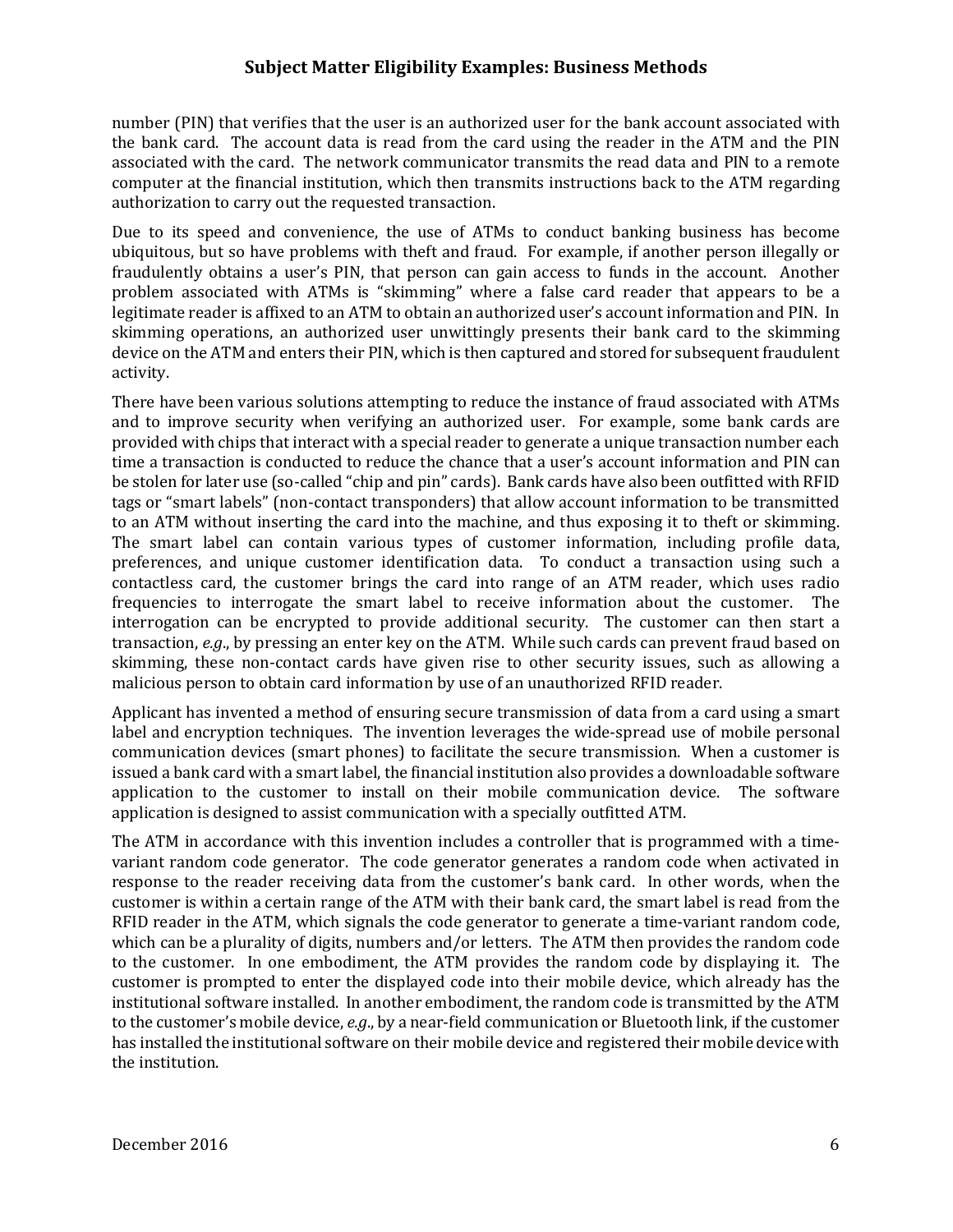data. The software then causes the mobile device to communicate the responsive data to the ATM. In one embodiment, the mobile device displays the encrypted data as an image on its display screen. The image can be machine readable data in the form of a bar code or an image such as a colored pattern. The customer is prompted to allow the ATM to scan the image displayed by the mobile device. The reader of the ATM reads the encrypted image and verifies that it is authentic by, for processor in the ATM decrypts the data and confirms that the decrypted code matches the random confirmation code is obtained by the ATM (*e.g.*, by transmission over near-field communication or Bluetooth link), and the ATM then confirms that the customer confirmation code matches the random code. The outcome of the comparison between the responsive code data (*e.g.*, the decrypted code or the customer confirmation code) and the random code is used to control access to the keypad. In a certain time frame, the transaction is continued in conventional fashion with the customer entering time exceeds the time frame, a signal is sent to lock the keypad so that any attempts at entering a PIN The software provided by the institution generates data in response to the random code, which may be, *e.g.*, a customer confirmation code or an encryption that includes the code data and the card's example, determining if it is readable, recognizable, or properly formatted. Once verified, the code that was generated for the current transaction session. In another embodiment, the customer particular, if the responsive code data and the generated code match and the elapsed time is within a PIN using the keypad. If the responsive code data and generated code do not match or the elapsed will be futile.

Applicant's method allows the ATM to receive user card data in a more secure and efficient manner. Customer card data entry begins before PIN entry and verification, so if the ATM user is not the the transaction is concluded before entry of the PIN. This method prevents skimming and other techniques to fraudulently obtain a customer's PIN and even theft of the card since the downloaded authorized customer and does not have the appropriate verification software on their mobile device, software can authenticate the user and likewise authenticate the ATM before the PIN is produced.

#### Claims

1. A method of conducting a secure automated teller transaction with a financial institution by authenticating a customer's identity, comprising the steps of:

obtaining customer-specific information from a bank card,

comparing, by a processor, the obtained customer-specific information with customer information from the financial institution to verify the customer's identity, and

determining whether the transaction should proceed when a match from the comparison verifies the authenticity of the customer's identity.

2. A method of conducting a secure automated teller transaction with a financial institution by authenticating a customer's identity, comprising the steps of:

obtaining customer-specific information from a bank card,

comparing, by a processor, the obtained customer-specific information with customer information from the financial institution to verify the customer's identity, by

generating a random code and transmitting it to a mobile communication device that is registered to the customer associated with the bank card,

reading, by the automated teller machine, an image from the customer's mobile communication device that is generated in response to receipt of the random code, wherein the image includes encrypted code data,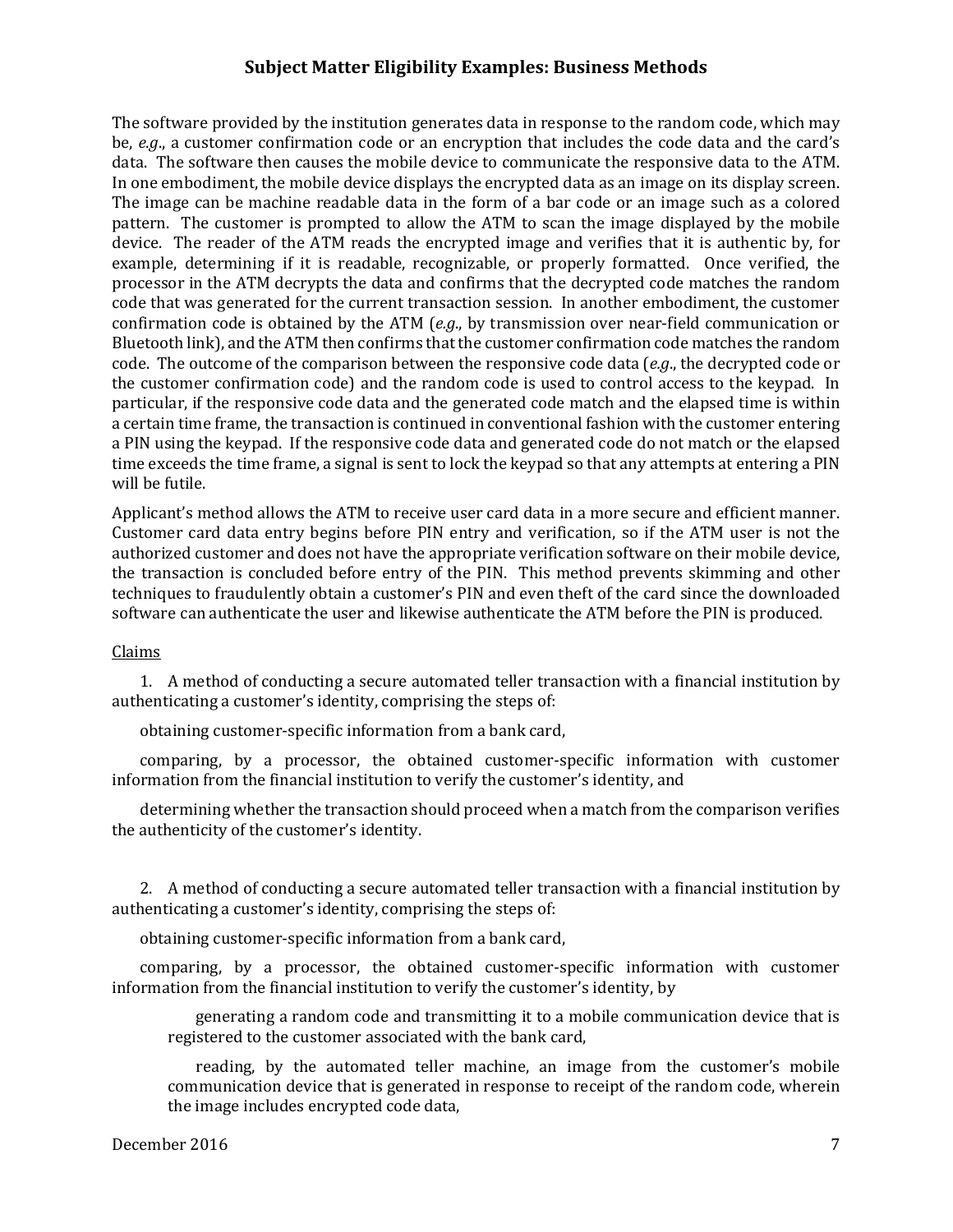decrypting the code data from the read image, and

analyzing the decrypted code data from the read image and the generated code to determine if the decrypted code data from the read image matches the generated code data, and 

determining whether the transaction should proceed when a match from the analysis verifies the authenticity of the customer's identity.

3. A method of conducting a secure automated teller transaction with a financial institution by authenticating a customer's identity, comprising the steps of:

obtaining customer-specific information from a bank card,

comparing, by a processor, the obtained customer-specific information with customer information from the financial institution to verify the customer's identity, by

generating a random code and visibly displaying it on a customer interface of the automated teller machine.

customer's mobile communication device that is generated in response to the random code, obtaining, by the automated teller machine, a customer confirmation code from the and

determining whether the customer confirmation code matches the random code, and

identity, and to deny access to a keypad so that the transaction is terminated when the comparison automatically sending a control signal to an input for the automated teller machine to provide access to a keypad when a match from the analysis verifies the authenticity of the customer's results in no match.

#### Analysis

#### Claim 1: Ineligible

The claim recites a method of conducting a secure automated teller transaction comprising a series of steps. Thus, the claim is directed to a process, which is a statutory category of invention (*Step 1: Yes*). 

customer's identity, and determining whether the transaction should proceed when a match from the comparison verifies the authenticity of the customer's identity. These steps describe a method of fraud prevention by verifying the authenticity of the customer's identity prior to proceeding with many years. Fraud prevention by verifying the identity of the customer is as fundamental to business as the economic concepts that were identified as abstract ideas by the Supreme Court, such as intermediated settlement (*Alice Corp.*) and risk hedging (*Bilski*). The claim as a whole is also similar pertinent to business risks. More particularly, it describes a method of fraud prevention by authenticating a customer's identity. Therefore, claim 1 is directed to an abstract idea (*Step 2A: Yes*). The claim is then analyzed to determine if the claim is directed to a judicial exception. The claim recites the steps of obtaining customer-specific information, comparing the obtained customerspecific information with customer information from the financial institution to authenticate the a banking transaction, which is a "long prevalent" business practice that bank tellers have used for to the claimed invention in *CyberSource*, which the Federal Circuit described as directed to an abstract mental process for detecting fraud by obtaining and comparing intangible data pertinent to business risks. The method of claim 1 similarly recites steps of obtaining and comparing data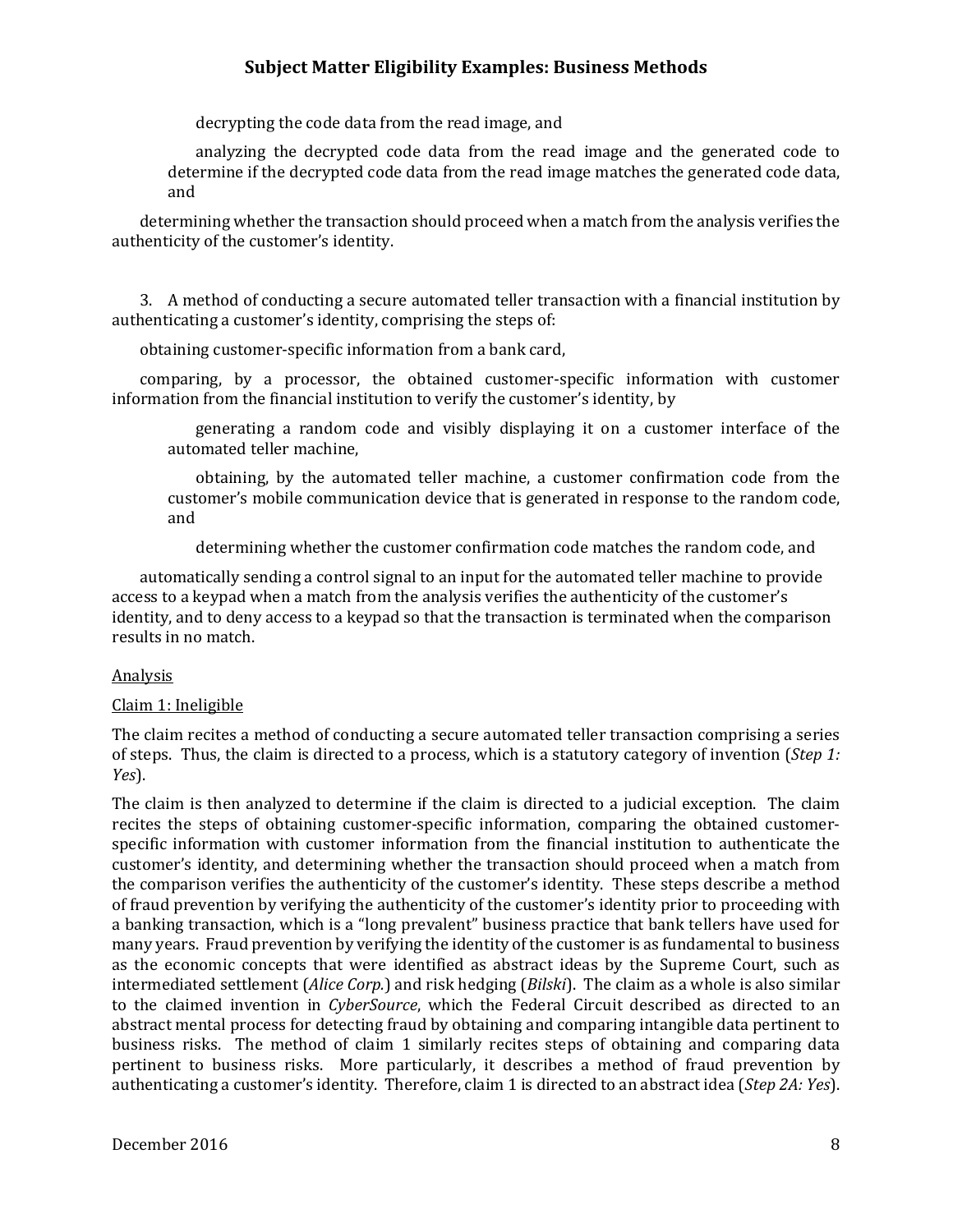Next, the claim as a whole is analyzed to determine whether any element, or combination of elements, the claim recites the additional limitation of obtaining customer-specific information from a bank evidenced by the discussion of the prior art in the background specification. Further, the step is mere data gathering step necessary to use the abstract idea. The claim also recites the additional element of a processor comparing data. This processor is no more than a generic computer is sufficient to ensure the claim amounts to significantly more than the abstract idea. In addition to the steps that describe the abstract idea of preventing fraud through verifying a customer's identity, card. This additional element taken individually represents a conventional action of an ATM, as recited at a high level of generality such that it amounts to insignificant pre-solution activity, *e.g.*, a component, and the comparison performed by the processor does not represent any computer function beyond what processors typically perform. Taken individually therefore, the additional elements of claim 1 do not provide significantly more, *i.e.*, an inventive concept, to the claim.

Looking at the combination of elements in claim 1 also fails to show an inventive concept. Unlike the eligible claims in *Diehr* and *Bascom*, in which the elements limiting the exception were individually field, the claim here does not invoke any of the considerations that courts have identified as providing economic business practice does not provide significantly more (*i.e.*, provide an inventive concept). For these reasons, claim 1 is ineligible (*Step 2B: No*). conventional but taken together provided an inventive concept because they improved a technical significantly more than an exception. The combination of elements is no more than the sum of their parts, and provides nothing more than mere automation of verification steps that were in years past performed mentally by tellers when engaging with a bank customer. Mere automation of an

describes fraud prevention by identity verification (*i.e.*, obtaining customer information, comparing is similar to concepts that courts have previously found abstract. The rejection should identify the additional limitations regarding obtaining customer-specific information from a bank card and a computer components performing generic functions and are mere automation of economic business A rejection of claim 1 should identify the abstract idea by pointing to the language of the claim that the obtained customer information to customer information from a financial institution, and determining whether the transaction should proceed when a match from the comparison verifies the authenticity of the customer's identity) and explaining that fraud prevention by identity verification processor that compares data, and explain why those limitations are conventional or are only generic practices. 

#### Claim 2: Eligible

The claim recites a method of conducting a secure automated teller transaction comprising a series of steps. Thus, the claim is directed to a process, which is a statutory category of invention (Step 1: *Yes*). 

The claim is then analyzed to determine if the claim is directed to a judicial exception. Claim 2 recites identity, and determining whether the transaction should proceed when a match from the analysis verifies the authenticity of the customer's identity. Like the steps of obtaining and comparing customer information in claim 1, these steps in claim 2 describe a method of fraud prevention by  2 is directed to an abstract idea (*Step 2A: Yes*). steps of obtaining customer-specific information, comparing the obtained customer-specific information with customer information from the financial institution to authenticate the customer's identity verification before proceeding with a banking transaction, which as explained above is a fundamental business practice and is similar to ideas found abstract by the courts. Therefore, claim

Next, the claim as a whole is analyzed to determine whether any element, or combination of elements, is sufficient to ensure the claim amounts to significantly more than the abstract idea. In addition to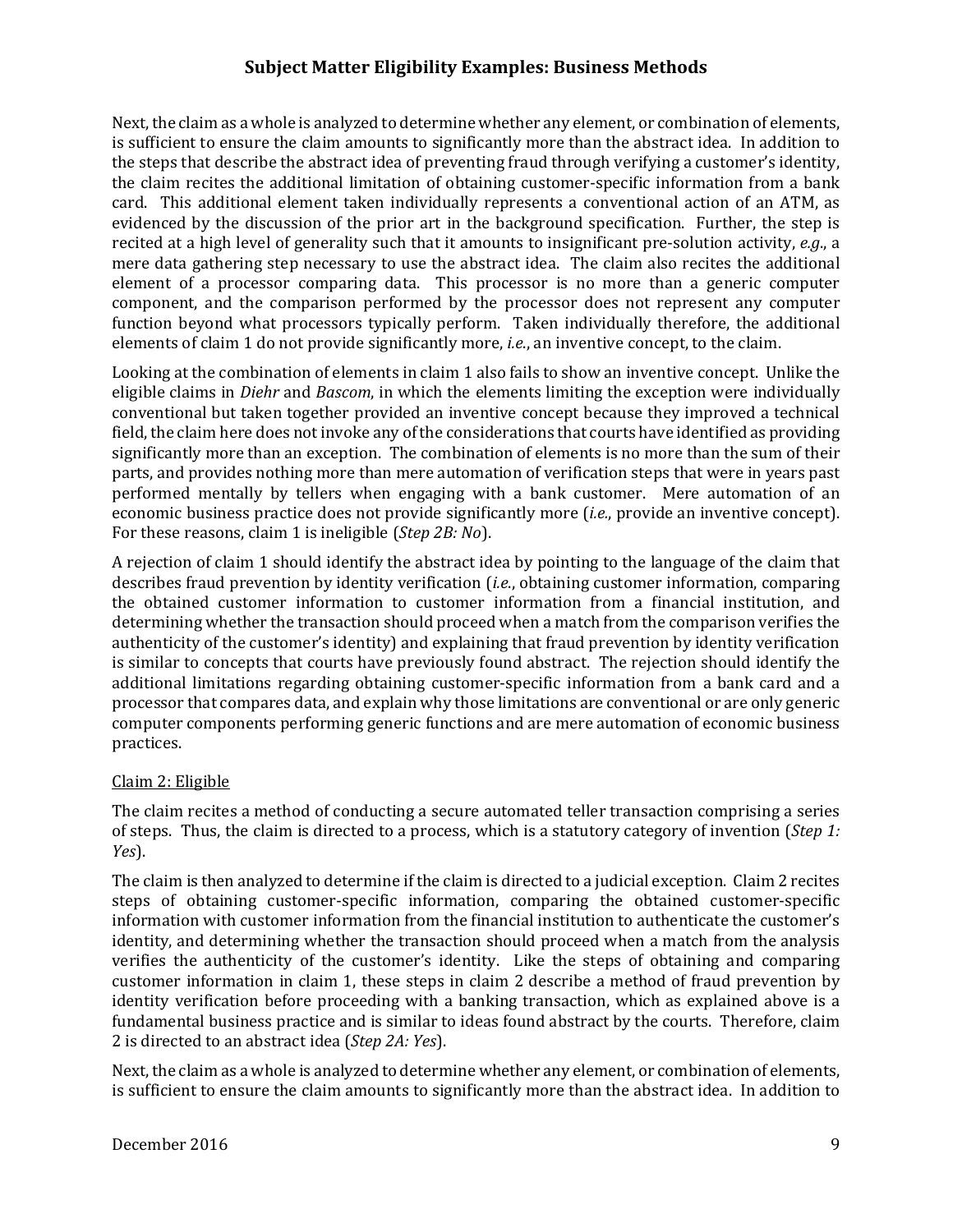recites the additional limitations of obtaining customer-specific information from a bank card, a processor comparing data, generating a random code and transmitting it to the customer's mobile encrypted code data. The encrypted code data from the image is then used by the processor to verify the customer's identity by decrypting the code data and analyzing the decrypted code data. Considered individually, the steps of obtaining information from a bank card and the comparing data do not provide significantly more for the same reasons as in claim 1. Similarly, the processor and the mobile communication device are recited at a high level of generality and perform programmed the steps that describe the abstract idea of preventing fraud through identity verification, the claim communication device, and the processor reading an image that was generated by the customer's mobile communication device in response to receipt of the random code, where the image includes functions that represent conventional and generic operations for these devices, including reading data, generating random codes, and analyzing data.

communication device's generation of the image having encrypted code data in response to the random code, the ATM's decryption and analysis of the code data, and the subsequent determination of whether the transaction should proceed based on the analysis of the code data) operates in a nonmanner that is more than the conventional verification process employed by an ATM alone. In combination, these steps do not represent merely gathering data for comparison or security perform unauthorized transactions). Thus, like in *BASCOM*, the claimed combination of additional elements presents a specific, discrete implementation of the abstract idea. Further, the combination of obtaining information from the mobile communication device (instead of the ATM keypad) and using the image (instead of a PIN) to verify the customer's identity by matching identification information does not merely select information by content or source, in contrast to *Electric Power,* normally conducted by ATM verification, such as entering a PIN, similar to the unconventional sequence of events in *DDR*. The additional elements in claim 2 thus represent significantly more (*i.e.*, fraud prevention that performs identity verification in a non-conventional and non-generic way, even though the steps use well-known components (a processor and mobile communication device).  Claim 2 is eligible (*Step 2B: Yes*). However, the *combination* of the steps (*e.g.*, the ATM providing a random code, the mobile conventional and non-generic way to ensure that the customer's identity is verified in a secure purposes, but instead set up a sequence of events that address unique problems associated with bank cards and ATMs (e.g., the use of stolen or "skimmed" bank cards and/or customer information to but instead describes a process that differs from the routine and conventional sequence of events provide an inventive concept) because they are a practical implementation of the abstract idea of

While an examiner would not be required to provide an explanation of eligibility, the record would be enhanced if clarifying remarks were provided to point to the reason for eligibility. In this instance, clarification could easily be made by simply pointing to the combination of elements used in the nonconventional implementation of identity verification in the method of fraud prevention.

#### Claim 3: Eligible

The claim recites a method of conducting a secure automated teller transaction comprising a series of steps. Thus, the claim is directed to a process, which is a statutory category of invention (*Step 1: Yes*). 

The claim is then analyzed to determine if the claim is directed to a judicial exception. Claim 3 recites authenticity of the customer's identity, and terminating the transaction when there is no match. Like the steps of obtaining and comparing customer information in claim 1, these steps in claim 3 describe steps of obtaining customer-specific information, comparing the obtained customer-specific information with customer information from the financial institution to authenticate the customer's identity, and permitting the transaction to proceed when a match from the analysis verifies the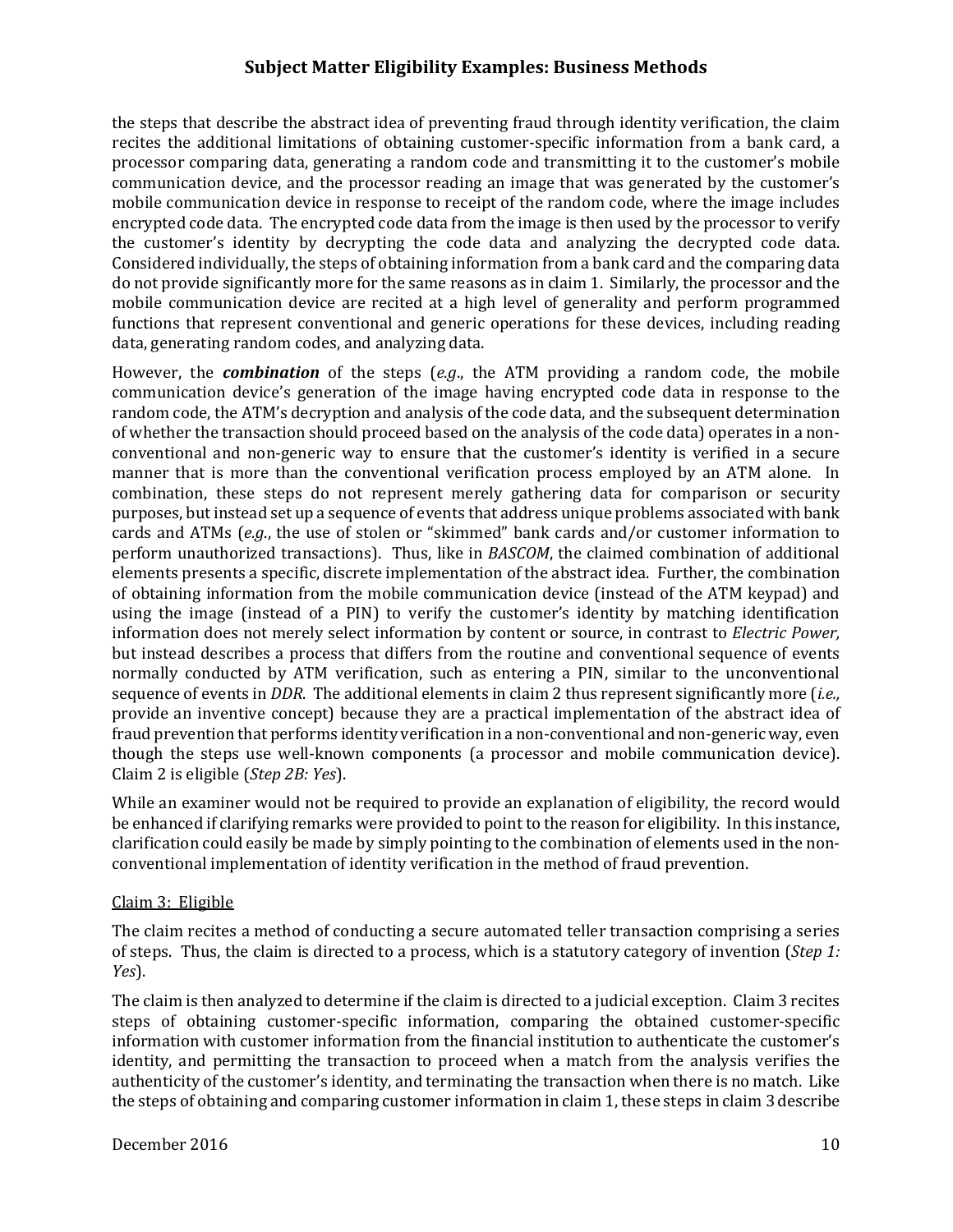a method of fraud prevention by identity verification before proceeding with a banking transaction, the courts. Therefore, claim 3 is directed to an abstract idea (*Step 2A: Yes*). which as explained above is a fundamental business practice and is similar to ideas found abstract by

Next, the claim as a whole is analyzed to determine whether any element, or combination of elements, recites the additional limitations of obtaining customer-specific information from a bank card, a processor comparing data, the ATM generating a random code and visibly displaying it on a customer interface, and the ATM obtaining a customer confirmation code that was generated by the customer's mobile communication device in response to the random code. The customer confirmation code is then used by the ATM to verify the customer's identity by analyzing the customer confirmation code to a keypad of the ATM based on the analysis of the code data. Considered individually, the ATM is sufficient to ensure the claim amounts to significantly more than the abstract idea. In addition to the steps that describe the abstract idea of preventing fraud through identity verification, the claim with respect to the random code, and controlling the transaction by providing or preventing access obtaining information from a bank card and the processor comparing data do not provide significantly more for the same reasons as in claim 1. Similarly, the ATM and the mobile communication device are recited at a high level of generality and perform programmed functions that represent conventional and generic operations for these devices, including reading data, generating random codes, and analyzing data.

However, the *combination* of the steps (e.g., the ATM's provision of the random code, the mobile communication device's generation of the customer confirmation code in response to the random code, the ATM's analysis of the customer confirmation code, and the ATM's subsequent sending of a control signal to provide or prevent access to the keypad of the ATM and thus allow or prevent a transaction based on the analysis of the code data sets) operates in a non-conventional and nongeneric way to ensure that the customer's identity is verified in a secure manner that is more than the conventional verification process employed by an ATM alone. In combination, these steps do not represent merely gathering data for comparison or security purposes, but instead set up a sequence of events that address unique problems associated with bank cards and ATMs (*e.g.*, the use of stolen or "skimmed" bank cards and/or customer information to perform unauthorized transactions). Thus, like in *BASCOM*, the claimed combination of additional elements presents a specific, discrete implementation of the abstract idea. Further, the combination of obtaining information from the or source, in contrast to *Electric Power*, but instead describes a process that differs from the routine similar to the unconventional sequence of events in *DDR*. The additional elements in claim 3 thus represent significantly more (*i.e.*, provide an inventive concept) because they are a practical  components (an ATM and mobile communication device). Claim 3 is eligible (*Step 2B: Yes*). mobile communication device (instead of the ATM keypad) and using the customer confirmation code (instead of a PIN) to verify the customer's identity does not merely select information by content and conventional sequence of events normally conducted by ATM verification, such as entering a PIN, implementation of the abstract idea of fraud prevention that performs identity verification in a nonconventional and non-generic way, even though the steps use a combination of well-known

While an examiner would not be required to provide an explanation of eligibility, the record would be enhanced if clarifying remarks were provided to point to the reason for eligibility. In this instance, clarification could easily be made by simply pointing to the combination of elements used in the nonconventional implementation of identity verification in the method of fraud prevention.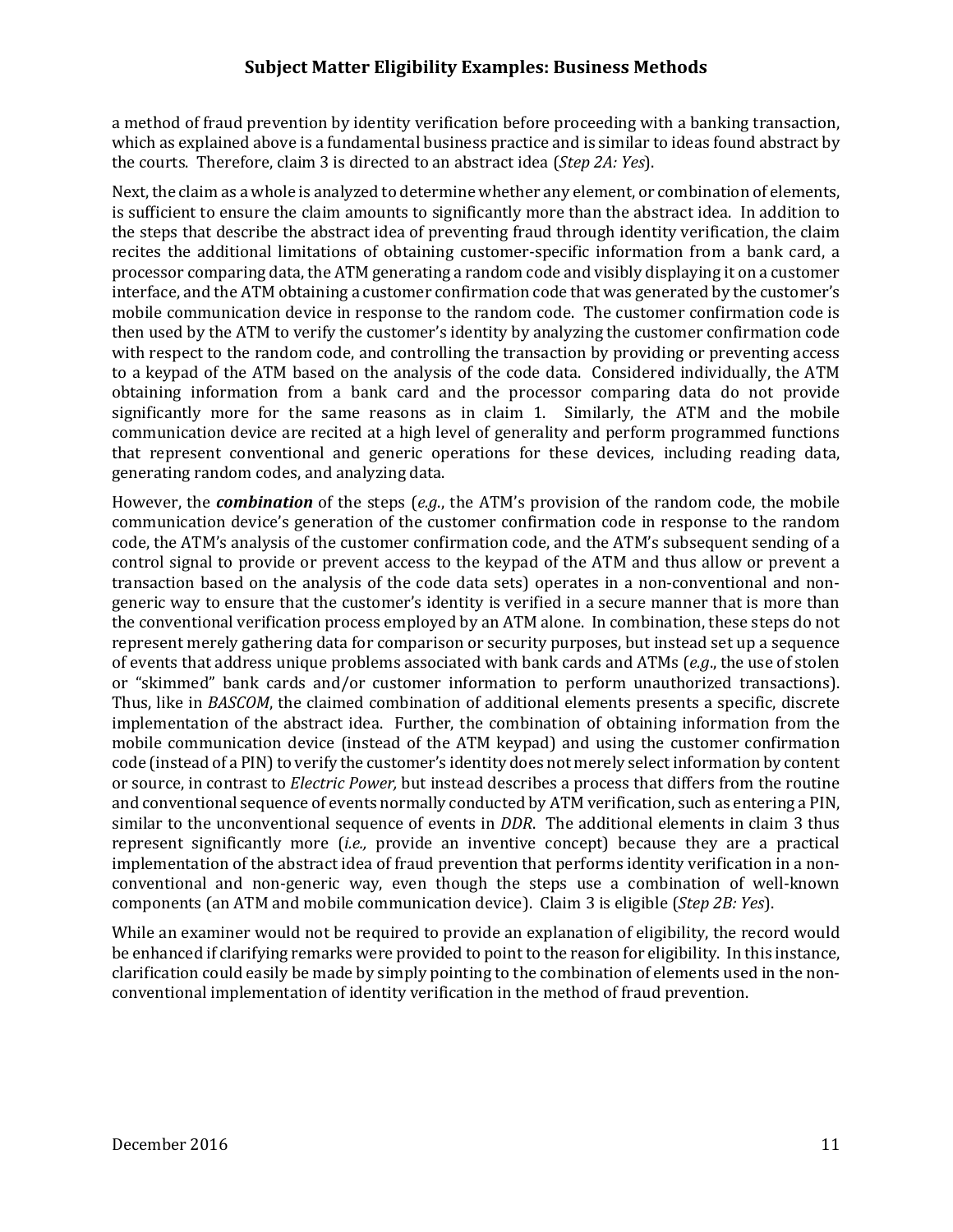# **36. Tracking Inventory**

The following fact pattern and claims are hypothetical. Assume that the claims are presented in a recently filed application that is under examination and thus each claim is given its broadest reasonable interpretation in view of the specification as it would be understood by one of ordinary skill in the art. In this example, the terms in the claim are given their plain meaning in the art because no special definitions have been set forth in the specification. An abbreviated version of the hypothetical specification is provided below. Claim 1 is ineligible, because it is directed to an abstract idea and does not recite additional elements that amount to significantly more. Claims 2 and 3 are directed to the same abstract idea, but are eligible because they recite specific limitations other than what would be well-understood, routine, conventional activities in the field, which amount to significantly more (i.e.,  *provide an inventive concept).*

#### Background

goods to maintain stock levels in a business. Particularly when goods are stored in large warehouses, tracking inventory required items of inventory to have an attached tracking device such as a RFID or GPS transmitter, but these methods were cumbersome to implement since each item needed a transmitter to be affixed and detached as the item entered and exited the warehouse. In addition, these methods could not accurately track an item if the transmitter was obscured, improperly affixed, or detached from the item. Other prior methods used imaging technology to acquire and process images to track the items of inventory, but these methods did not have much success because they used the view of a single camera to track an object and attempted to identify items solely based upon view of a single camera to track an object, it was difficult to determine an object's physical threereimaged or otherwise tracked through manual scanning or logging. Mistakes in data entry or failure to scan a moved item resulted in lost or misplaced items. Accordingly, previous attempts to Inventory management is a commercial practice involving the acquisition and monitoring of stocked managing inventory requires monitoring what goods are currently in stock and where those goods are located in the warehouse in order to fulfill orders in an efficient manner. Some prior methods of character data (such as identification codes or product names) printed on the item. Due to using the dimensional (3-D) location. Therefore, these methods required items that were moved to be implement image recognition to track items of inventory have not achieved a high rate of accuracy.

Applicant has invented a system for tracking the presence and location of items of inventory in a warehouse using an integrated camera system with computer vision technology that overcomes many of the problems in the existing technologies typically used in the industry. Applicant's system overcomes the issues relating to accurately identifying items and tracking missing items by using a high resolution video camera array with overlapping views in combination with a recognition model collected images and predictive location data. By using a combination of character and contour recognition, applicant's system greatly reduces the possibility of item misidentification and multiple cameras and the 3-D location of the objects can be automatically reconstructed. Applicant's that uses not only the character data of the item but also contour information *(i.e.* shape) from the significantly improves accuracy of inventory over prior techniques that used only character information. Because the cameras in the array have overlapping views, objects can be tracked across improvement to computer vision technology to manage inventory within existing warehouse operations thus results in more accurate inventory tracking while eliminating the need for procedures such as scanning and logging items.

of view in pre-determined locations throughout the inventory storage space. Such cameras enable In practice, the invention uses high resolution video cameras positioned to have overlapping fields the system to automatically track an item across the entire storage space and estimate its physical location. An inventory recognition model is also stored in the memory and comprises a mathematical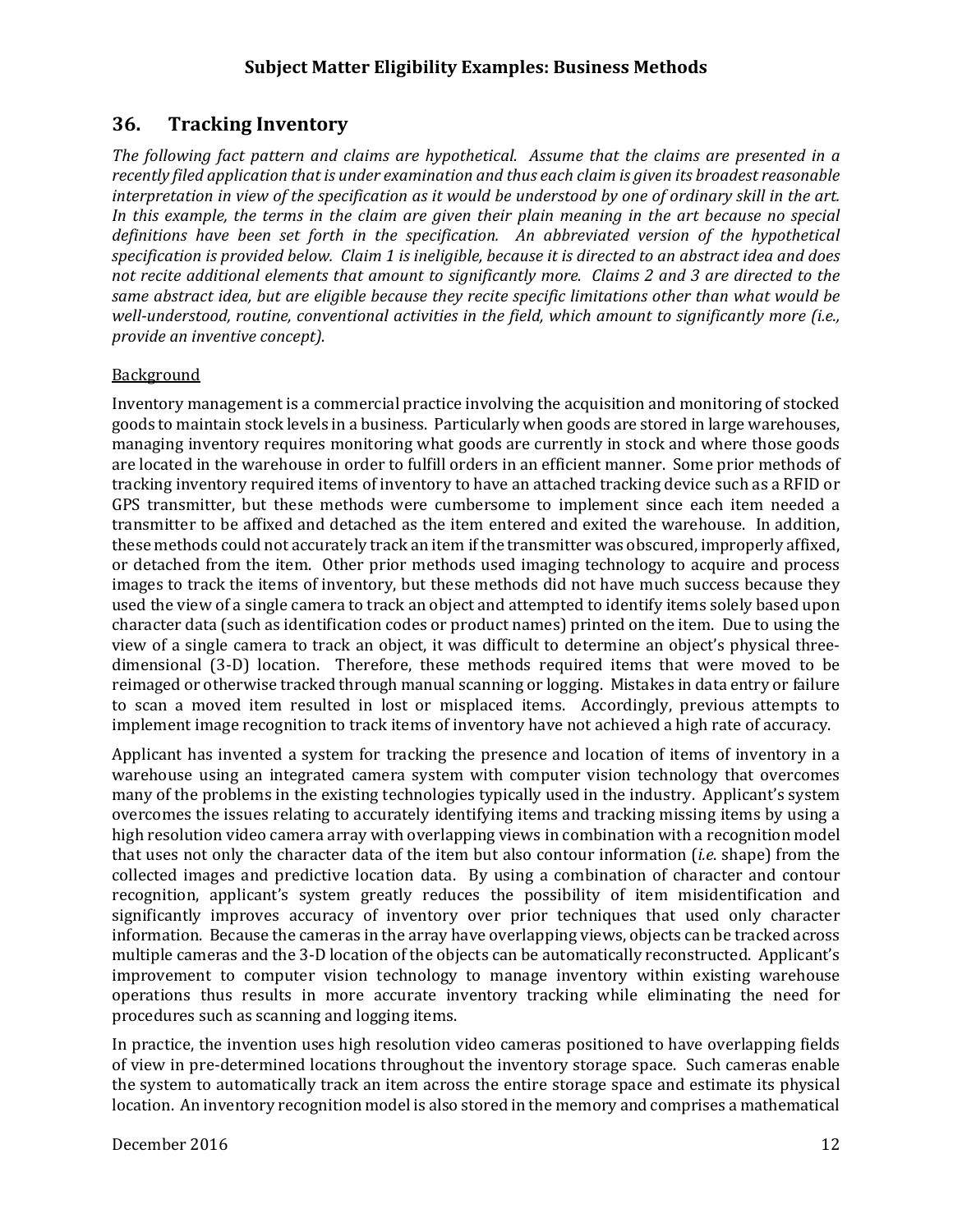Gaussian mixture model, neural network, Bayes classifier or other known pattern classifier. The model is developed using a supervised training algorithm using numerous images of each item at item are extracted from the images including character information such as the item's name and identification code and contour information such as the shape of the item and/or the shape of the packaging for the item. The recognition model may be updated as needed when items are added or representation of each item of inventory handled by the particular warehouse. This model may be a multiple distances and positions with respect to the camera. During training, characteristics of each discontinued. 

During operation, the video cameras capture an image sequence (*e.g.*, multiple images from one or inventory record. The system then uses a programmed computer to extract characteristics of an item using a combination of existing text and edge detection algorithms. The programmed computer uses the characteristics to form feature vectors, and then classify the item by processing the feature vectors with the inventory recognition model to determine the most likely item in the image. A positive recognition result indicates the presence of the item in the warehouse. After an item is recognized, it is tracked in real-time throughout the warehouse using a tracking algorithm that takes advantage of the overlapping camera views to confirm the location of the item (thus improving camera's view. The item can then be tracked similarly in the image sequence of the second and subsequent cameras. The computer then reconstructs the 3-D coordinates of the item based upon the item's location in multiple overlapping images and prior knowledge of the location and field of view of the camera(s) that are tracking the item. Finally, the computer updates the item's inventory more of the cameras) comprising overlapping images of an item, which is stored in the memory in an including character and contour information from the high resolution images in the image sequence retrieval time and accuracy). Specifically, the item is tracked in the image sequence of one camera using a known method, such as Kalman filtering, and once that item enters the field of vision of a second camera, its position in the first camera's view is used to quickly locate the item in the second record with the 3-D location information.

In this hypothetical scenario, computer vision technology has not been used in the manner disclosed by this inventor prior to the filing of the application.

#### Claims

- 1. A system for managing an inventory record comprising a memory and processor configured to perform the steps of:
	- (a) creating an inventory record for an item of inventory comprising acquired images of the item;
	- (b) adding classification data relating to the acquired images to the inventory record;
	- (c) adding location data relating to each acquired image to the inventory record; and
	- (d) updating the inventory record with a physical location of each item of inventory in the warehouse to thereby manage the items of inventory.
- 2. A system for managing an inventory record by tracking the location of items of inventory in a warehouse:

a high-resolution video camera array, each video camera positioned at pre-determined locations with overlapping views, for acquiring at least one high-resolution image sequence of each item of inventory;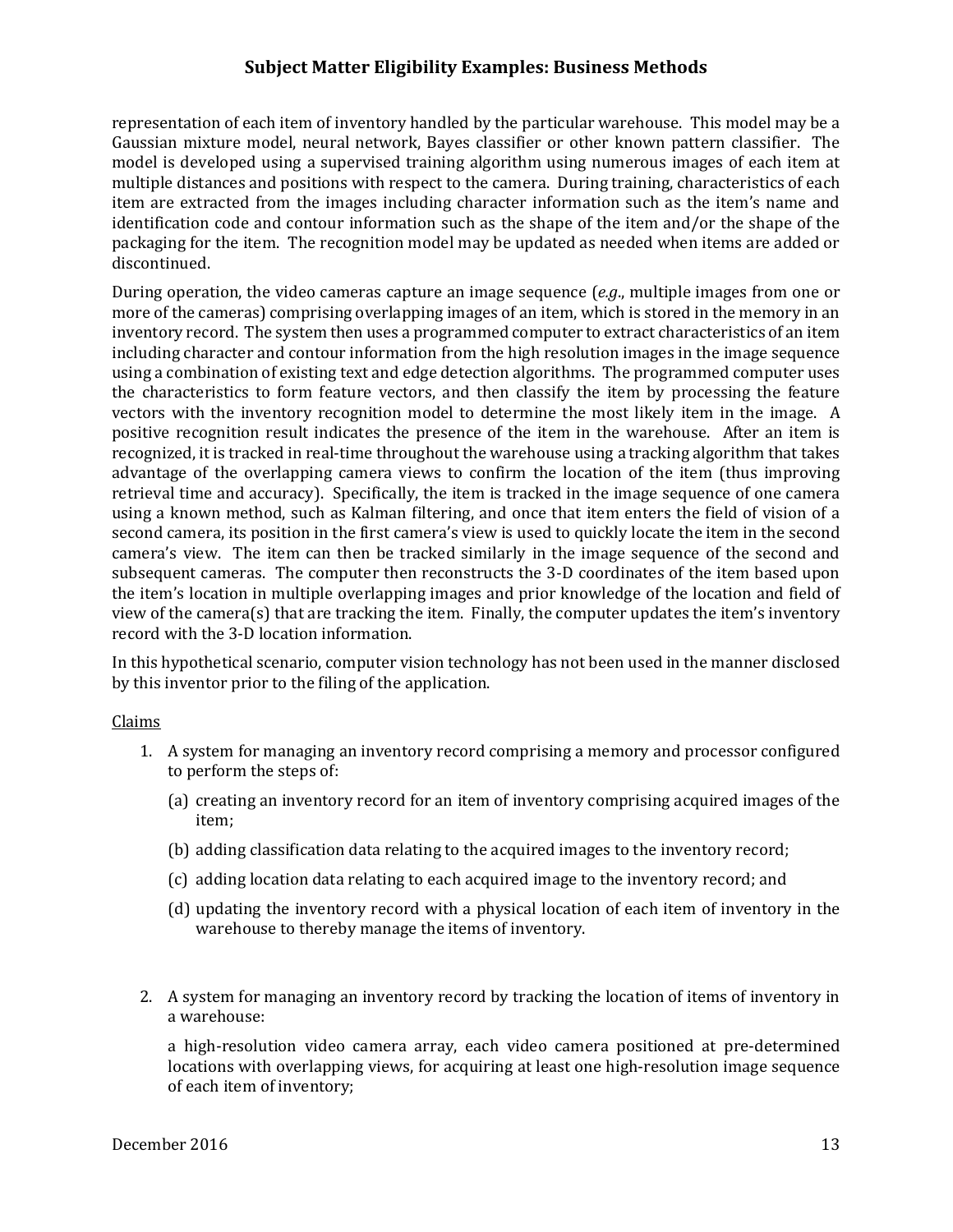a memory and processor configured to perform the steps of:

- (a) creating an inventory record for an item of inventory comprising the acquired image sequence of the item from the video camera array;
- (b) adding classification data relating to the acquired image sequence to the inventory record;
- (c) adding location data relating to each acquired image to the inventory record, the location data providing a position of the item of inventory in the image sequence;
- from multiple overlapping images and prior knowledge of the location and field of (d) reconstructing the 3-D coordinates of an item of inventory using the location data view of the camera(s); and
- inventory in the warehouse to thereby manage the items of inventory. (e) automatically updating the inventory record with the 3-D coordinates of each item of
- 3. A system for managing inventory by tracking the location of items of inventory in a warehouse using image recognition, comprising:

a high-resolution video camera array for acquiring at least one high resolution image sequence of each item;

a memory for storing the acquired image sequences, classification and location data relating to the acquired image sequences, and a recognition model representing contour information and character information of each item; and

a processor that is configured to manage inventory by performing, for each item, the steps of:

- (a) creating an inventory record for the item comprising the acquired image sequence(s) of the item;
- feature vectors, the characteristics comprising contour information and character information that is stored in the inventory record as classification data relating to the (b) extracting characteristics from the acquired image sequence(s) of an item to form acquired image sequence(s);
- (c) recognizing and tracking the position of item in the image sequence as classification and location data by processing the feature vectors using the stored recognition model and adding the classification and location data to the inventory record;
- (d) determining a physical location of the item in the warehouse using the location data relating to the item in the image sequence(s); and
- (e) automatically updating the inventory record with the physical location of the item.

#### Analysis

#### Claim 1: Ineligible

The claim recites a system for managing an inventory record comprising a memory and a processor configured to perform a series of steps. The claimed system is a device or set of devices, which is a machine and thus a statutory category of invention (*Step 1: Yes*).

recites a system that performs the steps of (a)-(c) storing acquired images and related classification The claim is then analyzed to determine if the claim is directed to a judicial exception. The claim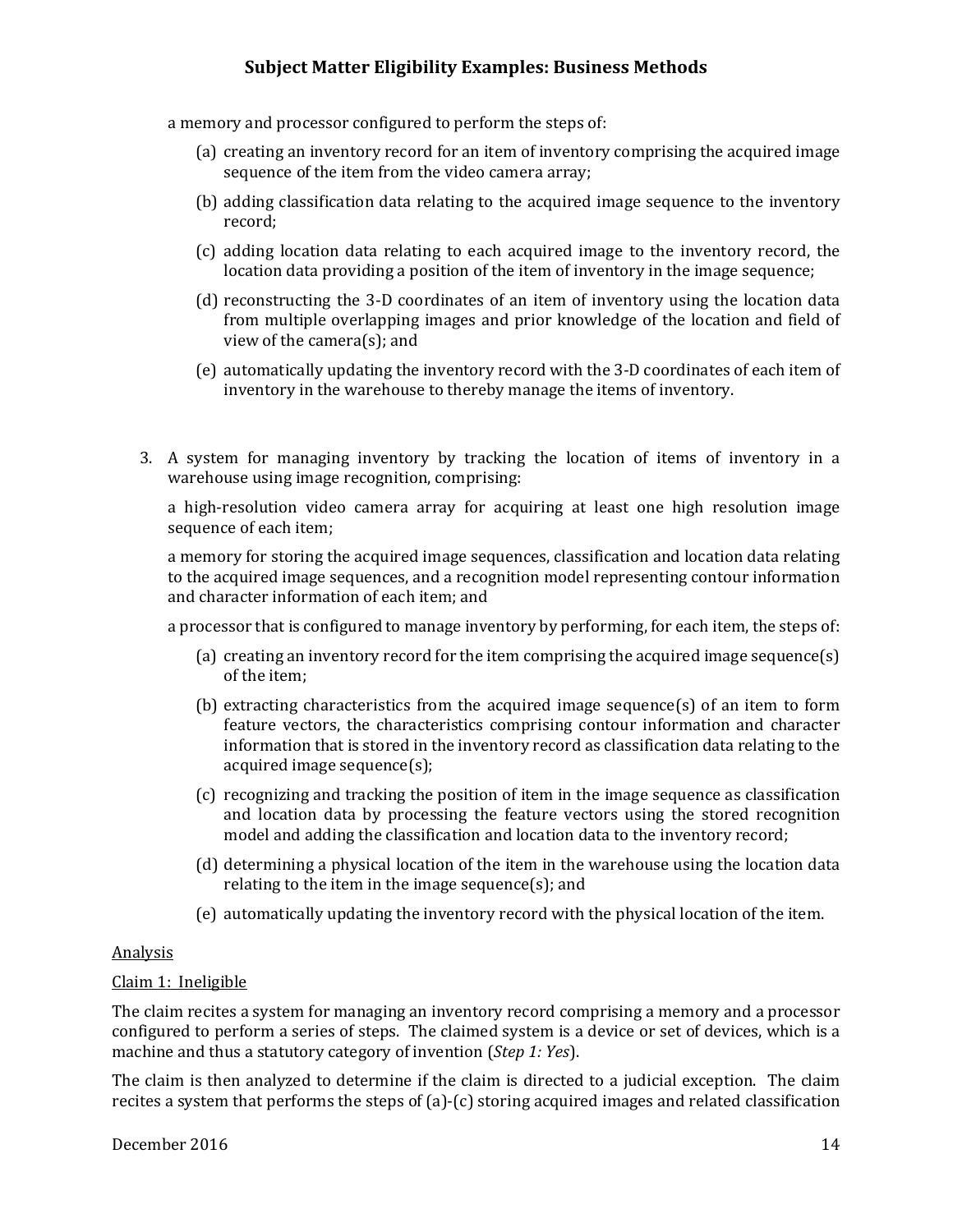inventory in the warehouse. That is, the claim describes the steps of managing inventory by creating an inventory record for each item of inventory comprising images of the item, adding classification inventory in the warehouse. The data collection, recognition, and storage concept described in the claim is similar to the data collection and management concepts that were held to be abstract ideas  in *Content Extraction, TLI Communications*, and *Electric Power Group.* Although the claim enumerates and analyzed, the Federal Circuit has explained in *Electric Power Group* and *Digitech* that the mere selection and manipulation of particular information by itself does not make an abstract concept any computer. Unlike *Enfish*, where the claims were focused on a specific improvement in *how* the computer functioned, the claim here merely uses the computer as a tool to perform the abstract concepts. Therefore, based on the similarity of the concept described in this claim to abstract ideas *identified by the courts, claim 1 is directed to an abstract idea (<i>Step 2A: Yes*). and location data, and  $(d)$  updating the inventory record with the physical location of each item of data relating to the images to the inventory record, adding location data for each image to the inventory record, and updating the inventory record with the physical location of each item of the type of information (*i.e.*, the images, classification data, and location data) that is acquired, stored less abstract. Further, the claim is not made any less abstract by the invocation of a programmed

Next, the claim as a whole is analyzed to determine whether any element, or combination of elements, is sufficient to ensure the claim amounts to significantly more than the abstract idea. The claim recites the additional limitations of a memory and processor to perform the steps of inventory tracking. A memory for storing data and a processor for processing data are well-understood, routine, conventional computer components, which in this claim are recited at a high level of Generic computer components performing generic computer functions, alone, do not amount to generality and perform generic computer functions (*e.g.*, storing and processing information). significantly more than the abstract idea.

idea. The claimed invention seeks to record, process, and archive digital images simply, fast, and in such a way that the information may be easily tracked, but these functions reflect ordinary usage classification data, such as dates and times, to images for purposes of storing those images in an organized manner does not add significantly more to a judicial exception. The recitation of Thus, whether viewed individually or in combination, the additional limitations do not amount to a claim as a whole that is significantly more than the abstract idea (*Step 2B: No*). The claim is not patent Viewing the limitations in combination also fails to amount to significantly more than the abstract typically performed by a generic computer, as would be recognized by those of ordinary skill in the field of data processing. For example, as noted in *TLI Communications*, using a computer to attach conventional processing technology performing well-understood, routine, conventional functions such as recognizing and storing data from specific data fields does not reflect an "inventive concept." eligible. 

that courts have previously found abstract. The rejection should identify the additional limitations A rejection of claim 1 should identify the abstract idea by pointing to the language of the claim that describes inventory management and explaining that inventory management is similar to concepts regarding the memory and processor and explain why those limitations comprise only a generic computer performing well-understood, routine, conventional generic functions in the particular technological environment of image processing, for the reasons noted above.

#### Claim 2: Eligible

The claim recites a system comprising a video camera array, a memory and a processor. The system is a device or set of devices and therefore is a machine, which is a statutory category of invention  (*Step 1: Yes*).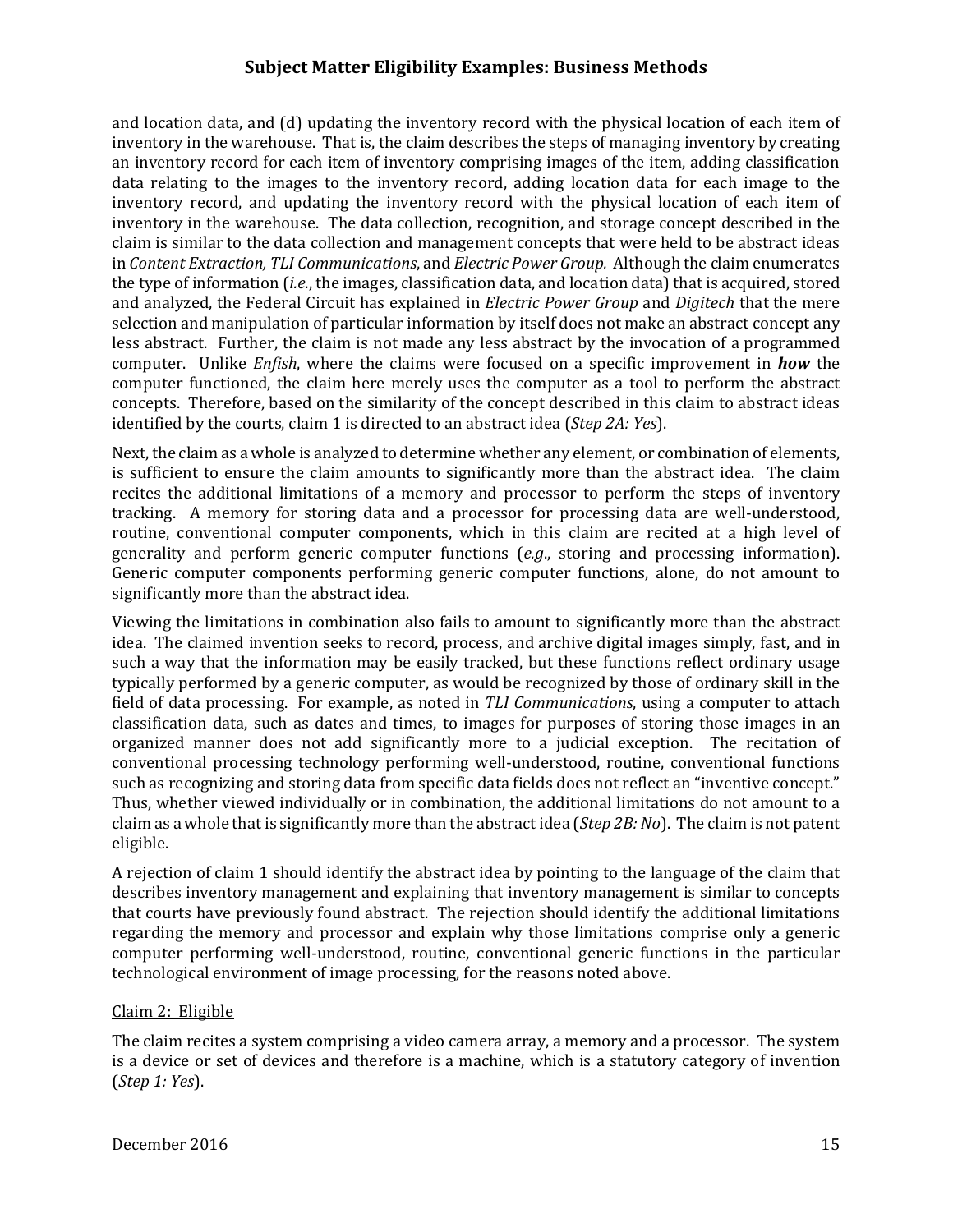claim 2 recites a system that performs the steps of  $(a)$ - $(c)$  acquiring and storing images and related data about items of inventory, and (e) updating the inventory record with the physical location of each item of inventory in the warehouse. Claim 2 thus describes using data collection and  is an abstract idea. Therefore, the claim is directed to an abstract idea (*Step 2A: Yes*). The claim is then analyzed to determine if the claim is directed to a judicial exception. Like claim 1, management techniques to practice the concept of inventory management, which as explained above

Next, the claim as a whole is analyzed to determine whether any element, or combination of elements, is sufficient to ensure the claim amounts to significantly more than the abstract idea. The claim the location and field of view of the camera(s). Individually, the memory and processor limitations conventional functions of processing and storing information. Similarly, high-resolution video cameras are widely used and, in this invention, perform their typical function of acquiring image recites the additional limitations of a high-resolution video camera array at predetermined positions with overlapping views, memory and processor to  $(d)$  reconstruct the 3-D coordinates of the item of inventory from multiple overlapping images obtained from the camera array and prior knowledge of do not amount to significantly more for the reasons discussed above for claim 1. For example, they are still well-understood, routine, conventional devices that are used in this invention for their sequences. 

using overlapping images of the item and prior knowledge of the location and field of view of the camera(s) provides significantly more than the abstract idea of using data collection techniques to manage inventory. As explained in the specification, at the time of this invention, using a highresolution video camera array with overlapping views to track items of inventory was not wellof this camera array provides the ability to track objects throughout the entire storage space rather software provides the technological solution to the technological problem of automatically tracking objects and determining their physical position using a computer vision system. Like in *DDR*, the to generally link the abstract idea to the technological environment of computer vision systems. Rather, these are meaningful limitations that confine the claim to a particular useful application.  that amounts to significantly more than the abstract idea of inventory management (*Step 2B: Yes*). However, the memory and processor in combination with a high-resolution video camera array with predetermined overlapping views that reconstructs the 3-D coordinates of the item of inventory understood, routine, conventional activity to those in the field of inventory control. In fact, the use than simply the view of a single camera and determine their 3-D location without any of the manual steps that were required of previous methods. That is, the video camera array with reconstruction claimed solution here is necessarily rooted in computer technology to address a problem specifically arising in the realm of computer vision systems. The claimed limitations are not simply an attempt Accordingly, when viewed as a combination, the additional elements thus yield a claim as a whole The claim is patent eligible.

If the examiner believes the record would benefit from clarification, remarks could be added to the management. Nevertheless, the claim is eligible because analyzing the claim elements in combination computer vision systems and is not simply limiting the abstract idea to a particular technological Office action or reasons for allowance indicating that the claim recites the abstract idea of inventory demonstrates the claim is a technology-based solution to address a problem arising in the realm of environment.

#### Claim 3: Eligible

system is a device or set of devices and therefore is a machine, which is a statutory category of  invention (*Step 1: Yes*). The claim recites a system comprising one or more video cameras, memory and a processor. The